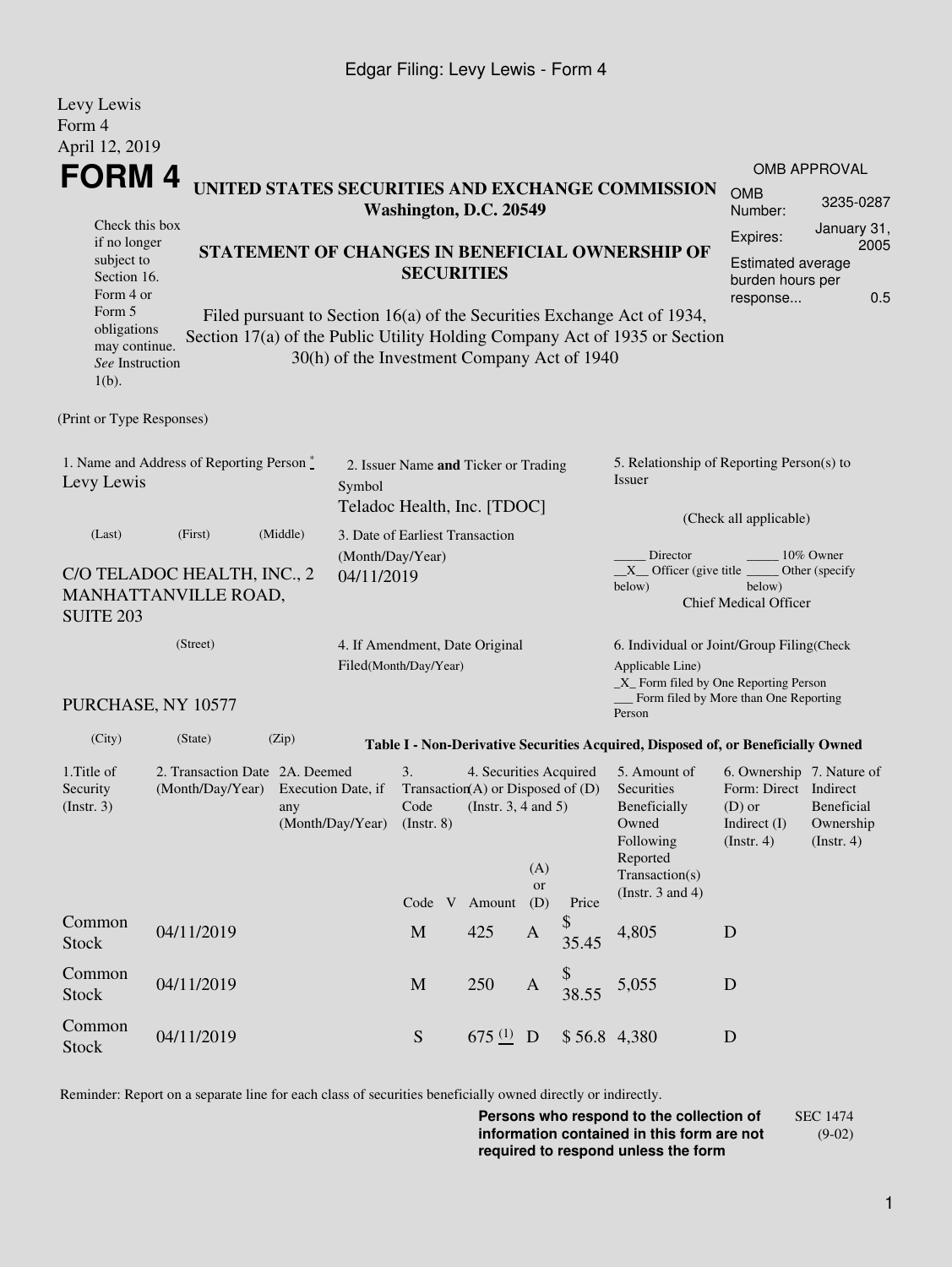# Edgar Filing: Levy Lewis - Form 4

#### **displays a currently valid OMB control number.**

#### **Table II - Derivative Securities Acquired, Disposed of, or Beneficially Owned (***e.g.***, puts, calls, warrants, options, convertible securities)**

| 1. Title of<br>Derivative<br>Security<br>$($ Instr. 3 $)$ | 2.<br>3. Transaction Date 3A. Deemed<br>(Month/Day/Year)<br>Conversion<br>or Exercise<br>any<br>Price of<br>Derivative<br>Security |            | Execution Date, if<br>(Month/Day/Year) | 4.<br>Transaction<br>Code<br>(Insert. 8) | Derivative<br>Securities<br>Acquired<br>$(A)$ or<br>Disposed<br>of $(D)$<br>(Instr. $3, 4,$<br>and $5)$ |     | 5. Number 6. Date Exercisable and<br><b>Expiration Date</b><br>(Month/Day/Year) |                    | 7. Title and Amount of 8. P<br><b>Underlying Securities</b><br>(Instr. 3 and 4) |                                               | Der<br>Sec<br>(Ins) |
|-----------------------------------------------------------|------------------------------------------------------------------------------------------------------------------------------------|------------|----------------------------------------|------------------------------------------|---------------------------------------------------------------------------------------------------------|-----|---------------------------------------------------------------------------------|--------------------|---------------------------------------------------------------------------------|-----------------------------------------------|---------------------|
|                                                           |                                                                                                                                    |            |                                        | Code V                                   | (A)                                                                                                     | (D) | Date<br>Exercisable                                                             | Expiration<br>Date | Title                                                                           | Amount<br>or<br>Number<br>of<br><b>Shares</b> |                     |
| Employee<br><b>Stock</b><br>Option<br>(right to<br>buy)   | \$35.45                                                                                                                            | 04/11/2019 |                                        | M                                        |                                                                                                         | 425 | $\frac{(2)}{2}$                                                                 | 07/14/2027         | Common<br><b>Stock</b>                                                          | 425                                           |                     |
| Employee<br>Stock<br>Option<br>(right to<br>buy)          | \$38.55                                                                                                                            | 04/11/2019 |                                        | $\mathbf M$                              |                                                                                                         | 250 | $\frac{(3)}{2}$                                                                 | 03/01/2028         | Common<br>Stock                                                                 | 250                                           |                     |

# **Reporting Owners**

| <b>Reporting Owner Name / Address</b>                                                            | <b>Relationships</b> |              |                       |       |  |  |  |  |  |
|--------------------------------------------------------------------------------------------------|----------------------|--------------|-----------------------|-------|--|--|--|--|--|
|                                                                                                  | Director             | $10\%$ Owner | Officer               | Other |  |  |  |  |  |
| Levy Lewis<br>C/O TELADOC HEALTH, INC.<br>2 MANHATTANVILLE ROAD, SUITE 203<br>PURCHASE, NY 10577 |                      |              | Chief Medical Officer |       |  |  |  |  |  |
| <b>Signatures</b>                                                                                |                      |              |                       |       |  |  |  |  |  |
| /s/ Adam C. Vandervoort,<br>attorney-in-fact                                                     | 04/12/2019           |              |                       |       |  |  |  |  |  |
| **Signature of Reporting Person                                                                  | Date                 |              |                       |       |  |  |  |  |  |
| <b>Explanation of Responses:</b>                                                                 |                      |              |                       |       |  |  |  |  |  |

**\*** If the form is filed by more than one reporting person, *see* Instruction 4(b)(v).

**\*\*** Intentional misstatements or omissions of facts constitute Federal Criminal Violations. *See* 18 U.S.C. 1001 and 15 U.S.C. 78ff(a).

**(1)**